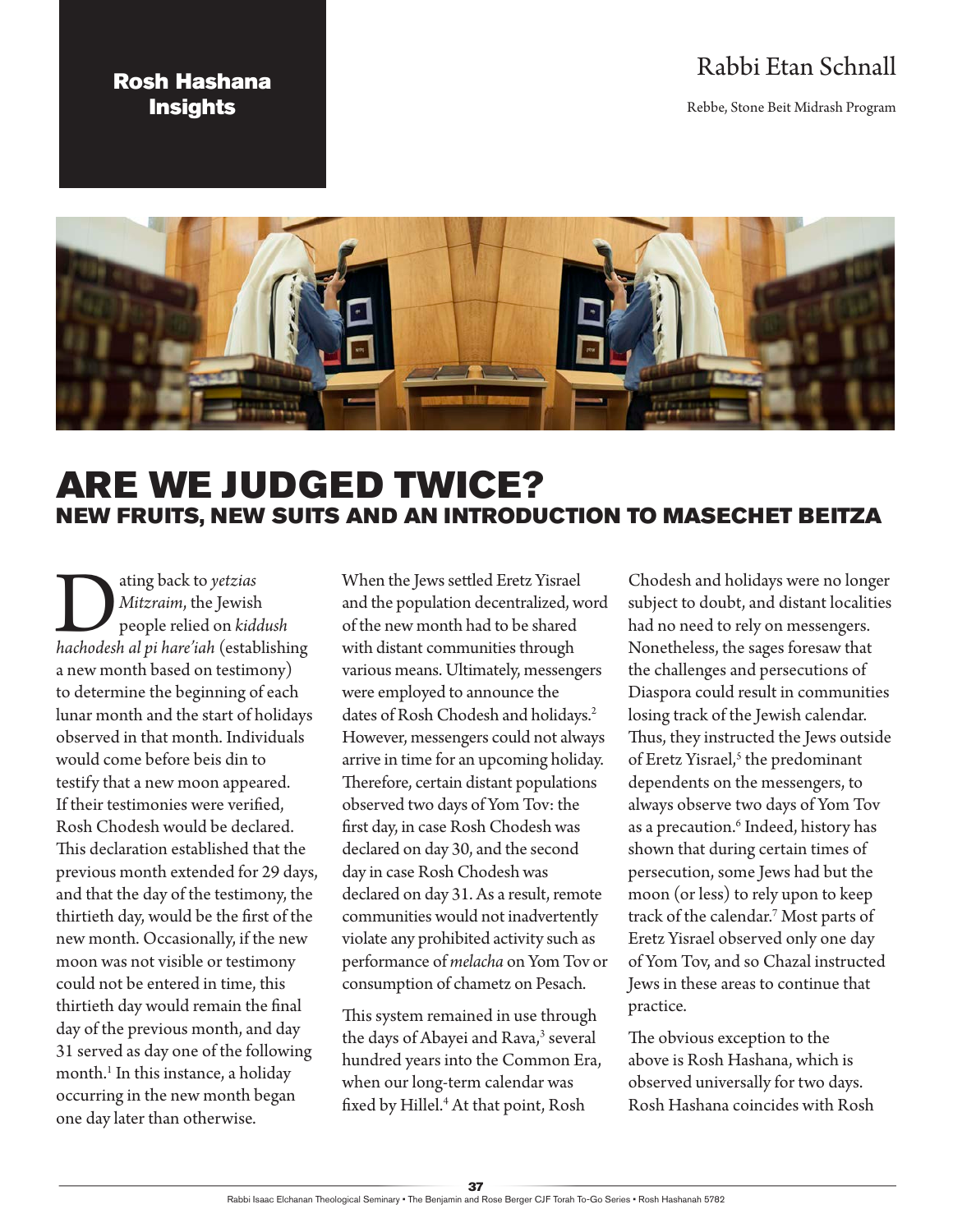Chodesh Tishrei, and so as soon as Tishrei is declared, Rosh Hashana begins. When *kiddush hachodesh* was based on witnesses, even cities in Eretz Yisrael could not immediately know that Rosh Hashana began for some time until messengers arrived. Perhaps this explains why cities distant from the Sanhedrin observed two days of Rosh Hashana — but why is it that even in Yerushalayim, the seat of the beis din, Rosh Hashana is observed for two days even now? In Yerushalayim, there could never be a doubt as to the date of Rosh Hashana.

As discussed, witnesses would come to testify that they saw the new moon on the evening before, the evening of the thirtieth day. In the case of Tishrei, this meant that retroactively, Rosh Hashana had begun the night before. As a result, even in Yerushalayim, because of this possibility, no *melacha* would be done from the previous evening, in case it would be declared Rosh Hashana.

*Kiddush hachodesh* was also critical to assign the appropriate service performed in the Beis HaMikdash in the event that it was a holiday. At some point, if witnesses arrived late and the weekday service was performed, it could not be reversed. Therefore, a deadline was imposed at which point testimony was no longer accepted, automatically making the following day the first of Tishrei. Because most of the day had already been treated as a possible Yom Tov, it was completed as such. Essentially, the result was 48 hours of Rosh Hashana, even though the primary observance was technically only the final 24 hours. Because even at the Sanhedrin in Yerushalayim, Rosh Hashana could be observed as two days, and certainly elsewhere, it remains celebrated today in the same fashion.8

#### Why Are These Two Days Different Than All Other Two Days?

"Shehechiyanu," the bracha of "*zman*," is recited on each Yom Tov to recognize the arrival of a unique holiness, or *kedushas hayom*. Interestingly, we recite this bracha on each Yom Tov Sheni, as well, although we have recognized the arrival of the same *kedushas hayom* on Yom Tov Rishon. Rishonim explain that Yom Tov Sheni is generally viewed as distinct from Yom Tov Rishon because it emerged from a doubt as to which one day, and only one day, was the holiday. One opinion in the Gemara actually holds that havdala be recited between these two days.<sup>9</sup> In any event, they are seen as unique *kedushos hayom* and each warrants a new bracha.<sup>10</sup>

On the other hand, it could be known which day was Rosh Hashana, even when two days were observed. The deadline for testimony established a two-day continuum of Rosh Hashana — definitely, without any associated doubts.<sup>11</sup> This extended *kedushas hayom* (*mi'dirabanan*) begins at the conclusion of Elul. The term "*yoma arichta*" [long day] has been applied to Rosh Hashana to denote this fundamental difference. Some even suggest that Shehechiyanu be omitted on the second day of Rosh Hashana because both days are a single unit.<sup>12</sup> The accepted position is to recite the bracha nonetheless; one reason is that even during the times of the Sanhedrin, the second day of Rosh Hashana was established as the first of Tishrei and the basis for all subsequent holidays.<sup>13</sup>

However, in deference to the opinion that Rosh Hashana's status as *yoma arichta* does not warrant a new Shehechiyanu, our practice is to place a new fruit on the table during Kiddush that would obligate us to recite the bracha regardless. Alternatively, we may don a new suit or piece of jewelry that would normally warrant a Shehechiyanu.<sup>14</sup>

#### One Long Day or Two?

Whether two days of Yom Tov are viewed as one or two *kedushos* carries several practical implications.<sup>15</sup> The Gemara in *Meseches Beitza* teaches that an egg that was laid on Yom Tov following Shabbos may not be eaten, because the principle of *hachana D'Rabba* requires food items to be designated as edible foodstuff while still a weekday. In this case, the egg was not fully formed until Shabbos and so it remains prohibited when laid on Yom Tov.<sup>16</sup> If the egg was laid on Yom Tov Sheni, it is permitted: If Yom Tov Sheni is the actual day of Yom Tov, the egg was fully formed on a weekday. Alternatively, Yom Tov Rishon was the actual day of Yom Tov and no new limitations of *hachana* apply. However, this logic cannot be applied to Rosh Hashana. The two days of Rosh Hashana are *yoma arichta*, and we may not bifurcate them. An egg laid on Rosh Hashana is treated as if laid during a 48 hour continuum of Yom Tov, and is prohibited under *hachana D'Rabba*. 17

Another example: Rav Chisda is of the opinion that on a Torah level, one may cook on Friday that is Yom Tov for the purpose of Shabbos, because a Yom Tov leading into Shabbos forms a *kedusha achas* continuum (rabbinically, we require an *eruv tavshilin* in this case).<sup>18</sup> On the other hand, because Yom Tov Rishon is distinct from Yom Tov Sheni, as if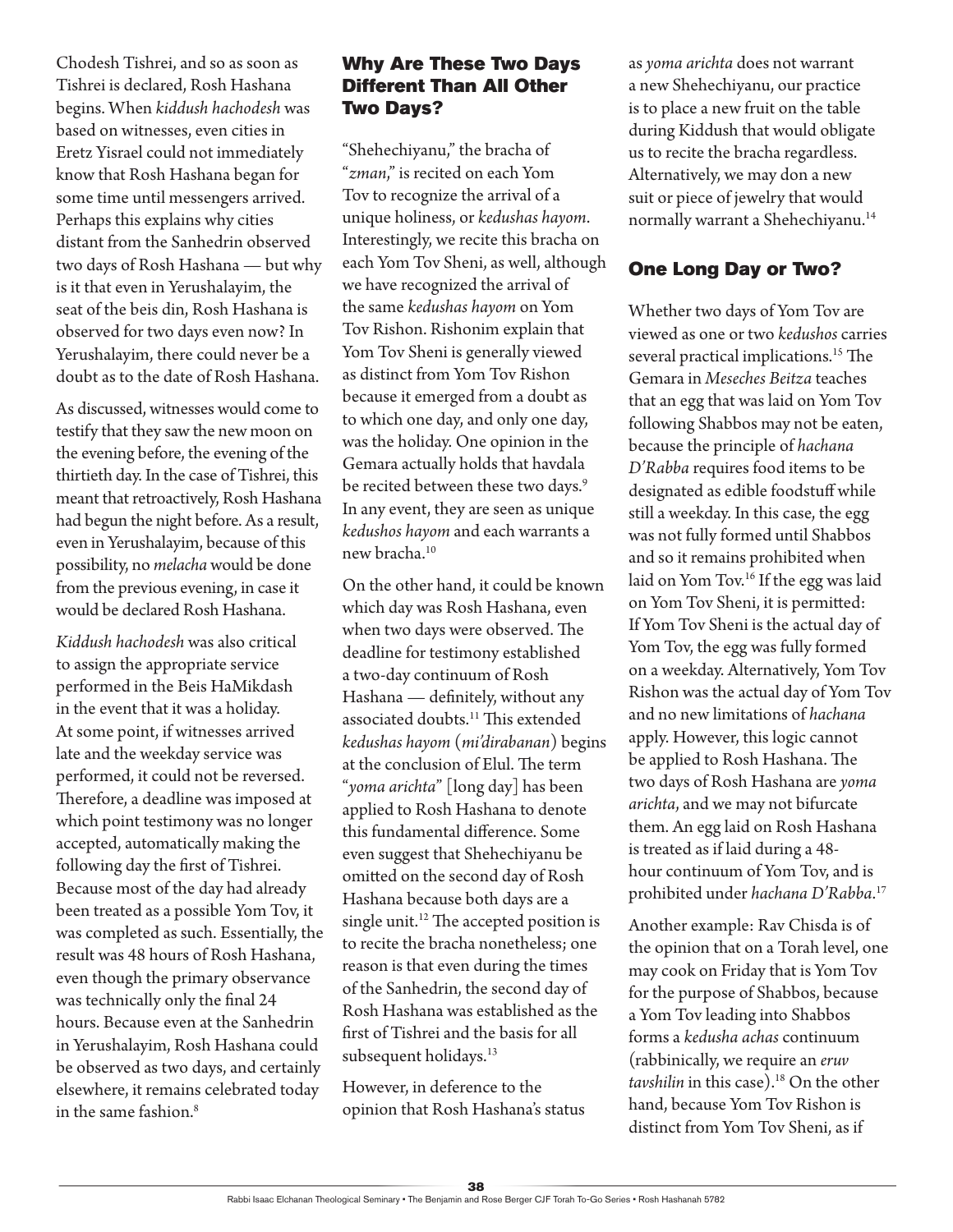they are independent holidays, we cannot prepare from one to the next. Even when no *melacha* is involved it is prohibited as *tircha shelo l'tzorech* (effort unnecessary for the day).19

Should we surmise that as a result, the *yoma arichta* status of Rosh Hashana allows us to prepare from one day to the next? This suggestion is rejected because most rishonim only accept the notion of *yoma arichta* when it produces a stringency.<sup>20</sup> Across Hilchos Shabbos and Yom Tov, Halacha views the starting point of the day as the critical juncture at which their respective laws set in.<sup>21</sup> Therefore, Halachic factors that are in place when the day begins will continue as long as the kedusha persists.22 For example, although the prohibition of *refuah* (taking medication) applies to Yom Tov just as on Shabbat,<sup>23</sup> Chazal relaxed this restriction for Yom Tov Sheni. However, this leniency does not apply to Rosh Hashana; the second day is a continuation of the first, and so the prohibition that sets in when Rosh Hashana begins must extend until its conclusion, when the *kedushas hayom* ceases. We generally cannot introduce a change in the laws unless the two days are *shtei kedushot*. 24

Why reject a leniency due to *yoma arichta*? Even though Rosh Hashana would sometimes be observed as a single day, that did not necessarily happen. Very often, the witnesses would present early and only the first day would be treated as holy.25 Furthermore, perhaps the unique status we have attributed to Rosh Hashana was only relevant at the time when *kiddush hachodesh al pi hareiah* was operative. Nowadays, it is certainly possible that Rosh Hashana could revert to a status of *shtei kedushos*, following the pattern of all

other Yomim Tovim.26 In summary, it is questionable how far to extend the *yoma arichta* designation.

#### Two Days of Judgement

Our discussion has revolved around the need and nature of a two-day Rosh Hashana. But the unique quality of Rosh Hashana is Yom HaDin, a day of judgement. We can understand blowing shofar each day if both days must be observed, but our tefillos also fervently reflect a repeat of divine judgement.<sup>27</sup> How can this be? Our practice of wishing friends and family an inscription in the Book of Life is discontinued at midday of Rosh Hashana, when judgement is complete. Nevertheless, *Taz* writes that we resume on the second night of Rosh Hashana.28 Can there be *two* days of judgment?

Indeed, the Zohar<sup>29</sup> explains that the Divine Judgement is repeated because it is incomplete after day one. One explanation of this is as follows. The first day of judgement focuses entirely on the individual: reward and punishment befitting that person and his or her actions in the previous year. The second day, however, uses a wider-angle lens to see this person's judgement in the broader context of friends, dependents, and others in his or her environment. Unlike human judges, God's infinite wisdom includes endless calculations that determine how one person's destiny may impact negatively on someone who is undeserving. And so, even if the individual may not deserve it on his or her own, Heavenly mercy will be extended for the benefit of someone else. Perhaps a person did not merit a favorable *parnasa* for the year, but for the sake of that person's child, who is deserving, the funds will be granted.

Perhaps one is deserving of certain suffering, G-d forbid; this may be averted if it would cause undue pain for a relative.<sup>30</sup>

Broadly, this aspect of Divine providence is intimately linked to reward and punishment. A fascinating example of this is found in the writings of the *Sfas Emes*. 31 The Gemara<sup>32</sup> explains the advice of Mishlei to mean, "If a man should have a worry, he should share it with another." This is commonly associated with the psychological benefits of unburdening oneself. However, Chidushei HaRim explains that we would assume that we would share our stress with a confidante, an empathetic friend. Naturally, the friend would feel the pain personally. Heaven, assessing the resulting undeserved suffering of the friend, mercifully removes the suffering from both people.<sup>33</sup>

This is the "*yashrus*" and perfection of Divine judgement. It is this type of judgement that Hashem utilizes on the second day of Rosh Hashana. Rav Yisrael Salanter explains that this kindness of Hashem in *din* is the meaning of Moshe Rabbeinu's praise, "*Kel emunah v'ain avel, tzadik v'yashar Hu*" — A faithful G-d, never false, True and upright is He.<sup>34</sup> To say that Hashem exhibits no iniquity is hardly a compliment. Rather, it refers to the infinite calculations employed when He examines the broad-ranging impact of judgement so that not even the smallest aspects of *din* could be perceived as injustice.35

This also highlights a new dimension of the interconnectedness of each member of klal Yisrael*: mi k'amcha Yisrael, goy echad b'aretz* — Who is like you, Israel? A unique (and unified) nation on earth<sup>36</sup> The *achdus* or unity that we strive to achieve in